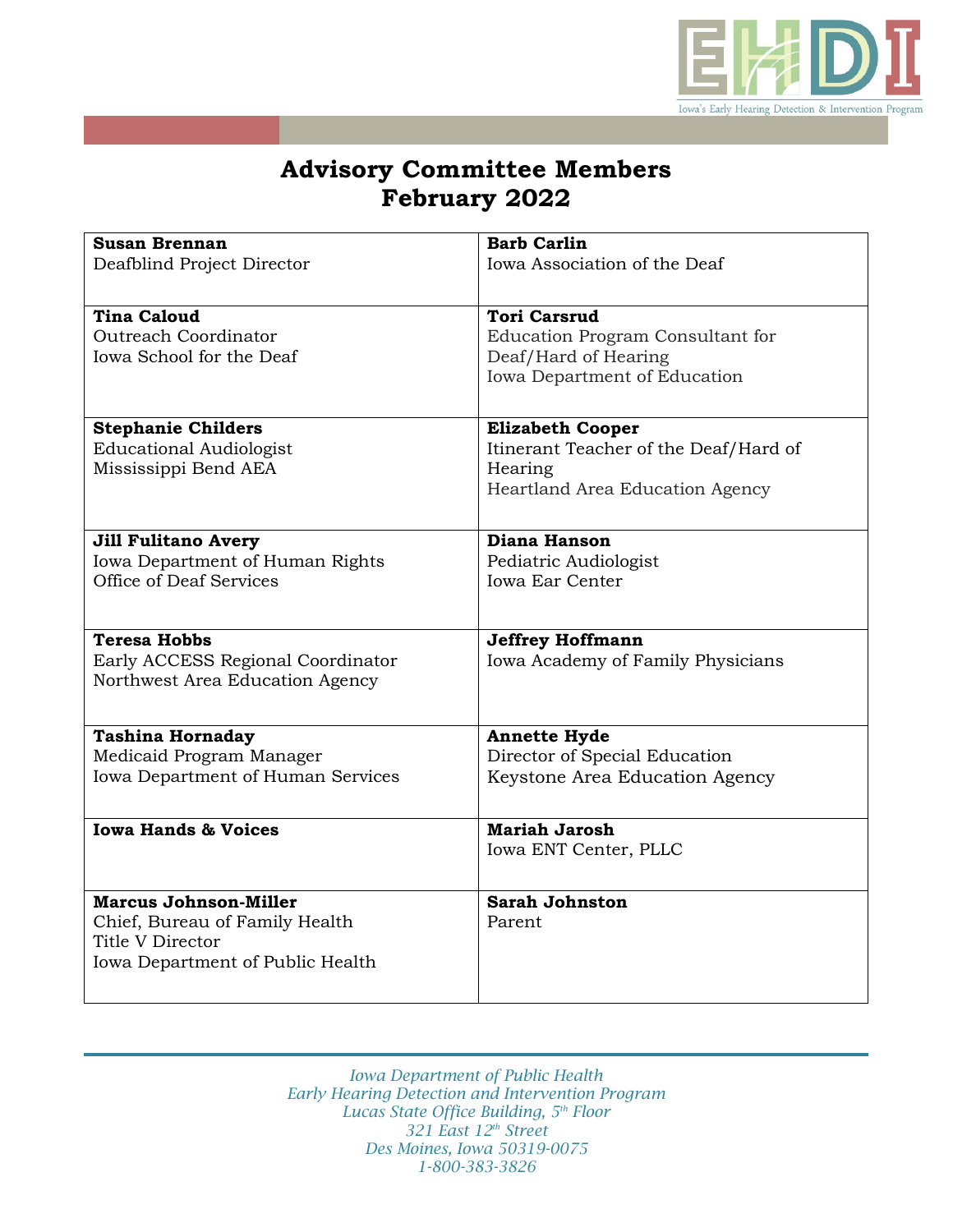

| <b>Tonya Krueger</b>               | <b>Allison Kupka</b>              |
|------------------------------------|-----------------------------------|
| Early ACCESS Liaison/CHSC Program  | Parent                            |
| Coordinator                        |                                   |
| Child Health Specialty Clinics     |                                   |
|                                    |                                   |
|                                    |                                   |
| <b>Kimberly Noble Piper</b>        | <b>Sarah Shelquist</b>            |
| Genetics Coordinator               | Speech Language Pathologist       |
| Iowa Department of Public Health   | Blank Children's Hospital         |
|                                    |                                   |
|                                    |                                   |
| <b>Michelle Simmons</b>            | <b>Karen Thompson</b>             |
| MercyOne Des Moines Medical Center | Director                          |
|                                    | <b>ASK Resource Center</b>        |
|                                    |                                   |
| Linda True                         | <b>Jennifer Upah-Kyes</b>         |
| Audiologist                        | Executive Director                |
| Iowa Speech, Hearing and Language  | Thrive Together Today             |
| Association                        |                                   |
| Heartland AEA                      | Savannah Hobbs                    |
|                                    |                                   |
|                                    |                                   |
| Michelle Vaccaro, MSEd., NCC       | <b>Iowa EHDI Chapter Champion</b> |
| Parent                             | American Academy of Pediatrics    |
|                                    | <b>Vacant</b>                     |
|                                    |                                   |
|                                    |                                   |

*Iowa Department of Public Health Early Hearing Detection and Intervention Program Lucas State Office Building, 5th Floor 321 East 12th Street Des Moines, Iowa 50319-0075 1-800-383-3826*